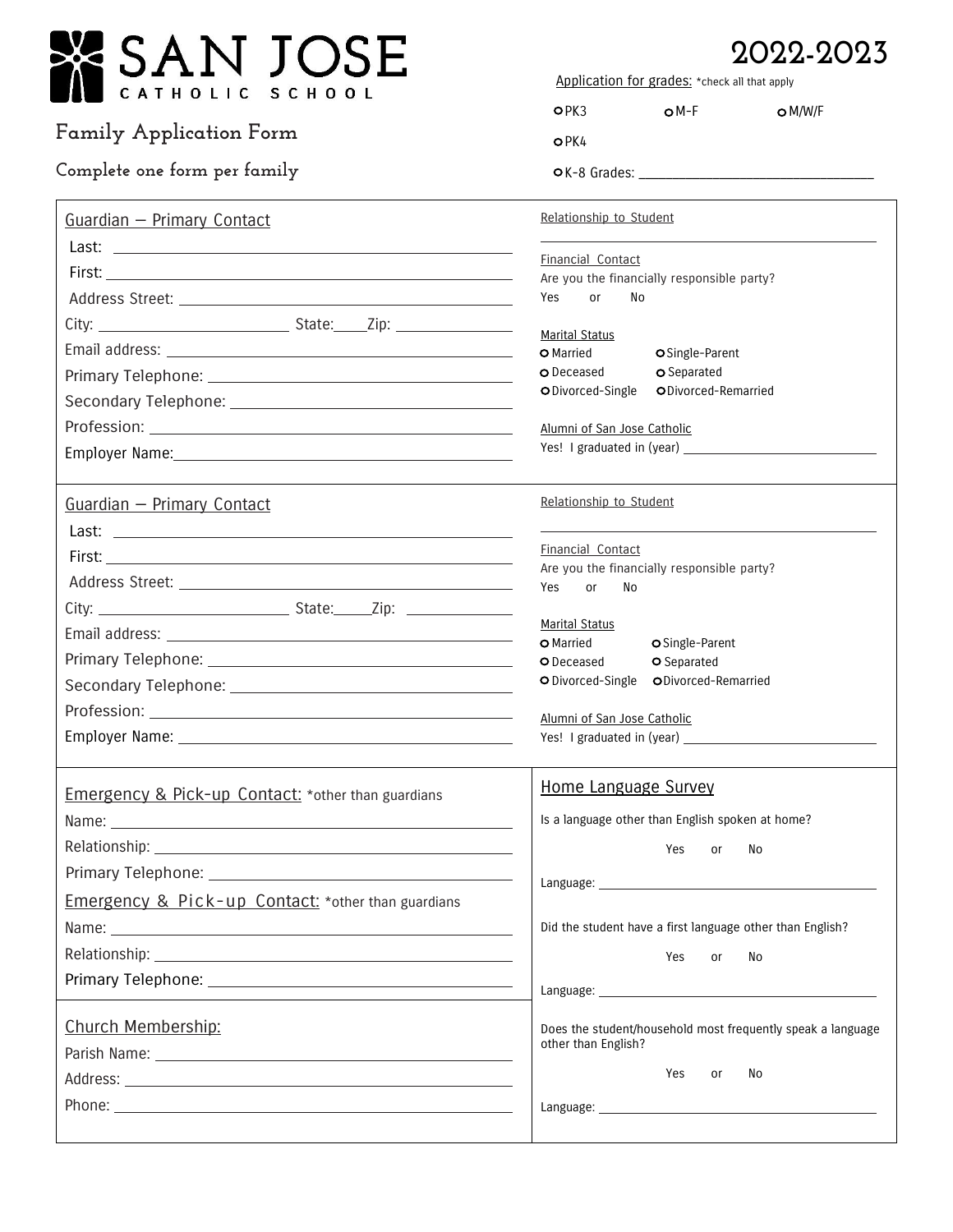### Parent Authorization

Please initial each appropriate box and sign accordingly.

- Parent/Teacher Handbook: I agree to read the student handbook and will support the policies as described, including but not limited to school discipline code, conduct policies, sports rules, tuition and fees policies, and family service requirements.
- \_\_\_\_\_ Diocese of St. Augustine Volunteer Requirements: The Diocese of St. Augustine requires that all volunteers must be fingerprinted, have background clearance, and have taken Protecting God's Children Program. There are no exceptions. All

families are required to complete 20 service hours per school year. Hours not completed will be billed at \$20 per hour.

- \_\_\_\_\_ Diocese of St. Augustine Immunization Requirements: The Diocese of St. Augustine requires that all students maintain a current Florida Certification of Immunization (Form DH680).
- \_\_\_\_\_ Financial Responsibility: I assume the total responsibility of tuition and fees for the school year and understand that all tuition and fees paid are non-refundable. I agree to pay tuition according to the published schedule for the school year. Payments must be made on time to avoid late fees.
- \_\_\_\_\_If the scholarship award amount is disbursed to the school at a reduced amount due to late qualification and/or transfer to San Jose Catholic School, the parent/guardian is then responsible for the difference the school receives and the full scholarship published amount.
- \_\_\_\_\_Should a parent/guardian not approve any scholarship payments, including the FES/Step Up Scholarships, to San Jose Catholic School after 2nd parent approval email from scholarship entity, the school reserves the right to charge the parent/guardian FACTS account a \$150.00 administrative late fee.

It is understood and agreed that:

- Tuition will be paid through FACTS, a tuition payment program, beginning with the Annual Fee/Craft Fee due in June of 2022. Each family will be responsible for an annual Administrative Fee of \$41 payable to FACTS. **•**
- Families will have a choice of payment on either the 5th or the 20th of each month. **•**
- New Applicants: Registration Fee, Home and School Fee, and Testing Fee are due with application. **•**
- Tuition will be paid over eleven months beginning in July with the last payment due in May. **•**
- If your account falls more than 45 days behind the scheduled payment date, you will be asked to keep your children at home until your account can be made current. Accounts in arrears will necessitate the withholding of student report cards, final grades, and end of the year school records. **•**
- If a student is withdrawn from SJCS anytime during the academic school year, the family will be responsible for two months of tuition from the month of withdrawal. Records will not be forwarded to any school until this obligation is met. **•**

San Jose Catholic School is committed to providing an environment that is free of discrimination and harassment. In keeping with this commitment, the school will not tolerate harassment or discrimination on the basis of a person's protected status, such as gender, color, race, ancestry, national origin, age, physical disability, mental condition, marital status, veteran status, and/or citizenship status. All employees, faculty members, and students are protected under this policy. In addition, this policy applies to all conduct occurring on school grounds, at assignments outside of the school, or at school-sponsored events. All students are responsible to help assure that any harassment or discrimination is reported. If a student witnesses or learns of any conduct that violated this policy, the student must immediately report the incident to his/her principal. If, however, the principal is the individual who is believed to have engaged in the inappropriate conduct, the student should notify the Superintendent of Schools of the Diocese of St. Augustine. If an investigation reveals that inappropriate conduct has occurred, the school will take corrective action based on the circumstances.

San Jose Catholic School has an open admissions policy. No person, on the grounds of race, color, gender, disability, or national origin, is excluded or otherwise subjected to discrimination in the receiving of services. Nor does the school discriminate in hiring, promotion, discharge, pay, fringe benefits, job training, classification, referral, and other aspects of employment on the basis of race, color, disability, age, gender, or national origin.

The school reserves the right to terminate this contract at any time, by waiver of the remaining tuition due, if such action is determined to be in the best interest of the student or the school.

I understand and accept all of the above statements. I hereby certify that all of the facts and information on all pages of this application are true and complete. I understand that any false, inaccurate, or misleading information given on this application is sufficient cause for rejection of this application. I also understand and agree that such false, incomplete, or misleading informationdiscovered at any time on any part of this application is grounds to terminate any contract between applicant and San Jose Catholic School.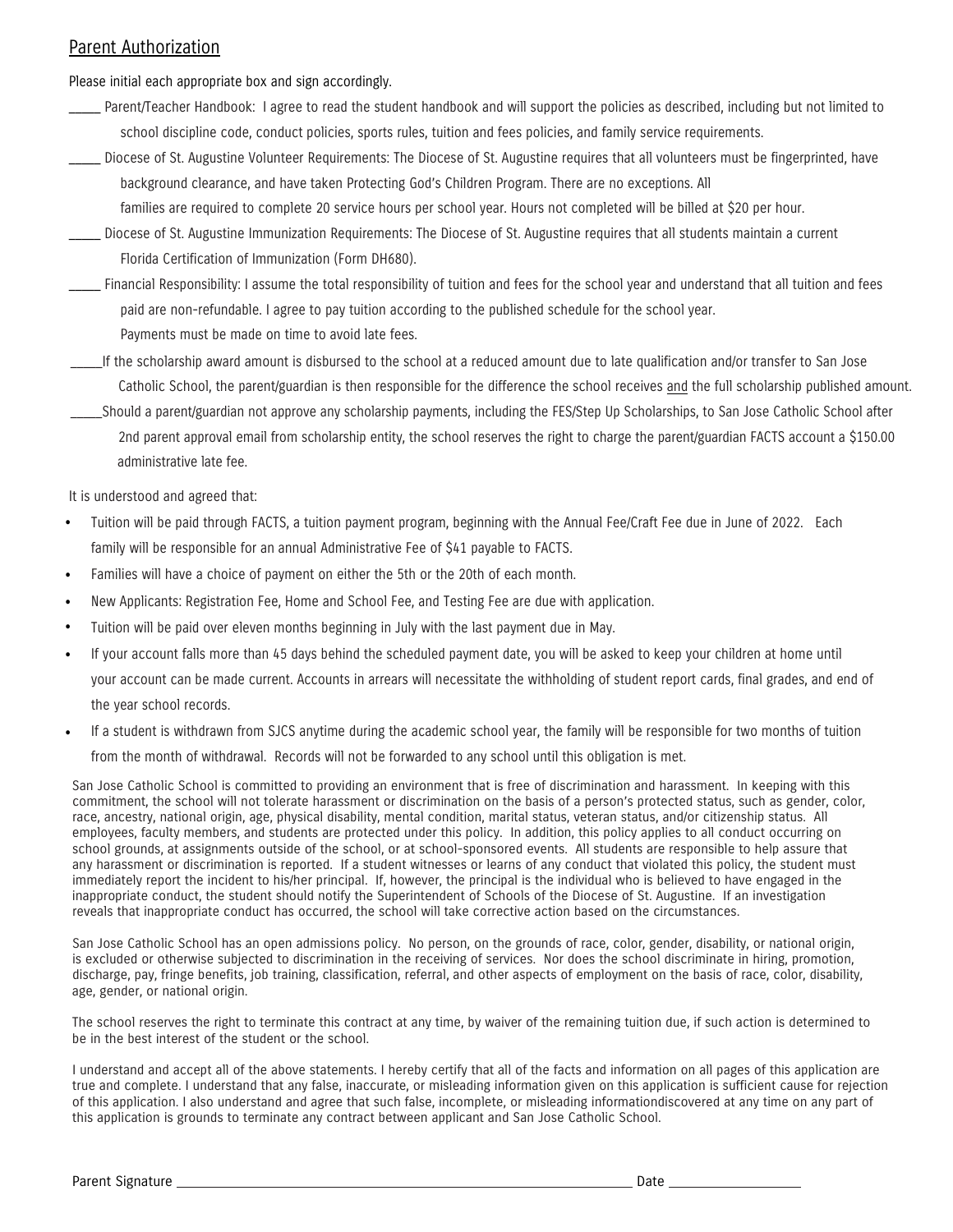

## **Student Application Form**

## **Complete one form per student**

 $\overline{\phantom{a}}$ 

# **2022-2023**

Application for grade:

| $O$ PK $3$ | $O$ M-F | $O$ M/W/F |
|------------|---------|-----------|
| $O$ PK4    |         |           |

 $\circ$  K-8 Grades:  $\_$ 

| <b>Student Information</b>                                                                           | <b>Required Documents</b>                                                                         |  |  |
|------------------------------------------------------------------------------------------------------|---------------------------------------------------------------------------------------------------|--|--|
|                                                                                                      | The documents with the * must be included with the application<br>prior to assessment.            |  |  |
|                                                                                                      | The additional documents will be due post assessment.                                             |  |  |
|                                                                                                      | <b>O</b> Birth Certificate                                                                        |  |  |
|                                                                                                      | O Current Florida Certification of Immunization (Form 680)*<br>O School Entry Health Exam         |  |  |
|                                                                                                      | O Catholic Baptismal Certificate or Certificate of                                                |  |  |
|                                                                                                      | reception into Catholic Church (if applicable)                                                    |  |  |
| Resides with (check one)                                                                             | O VPK Certificate of Eligibility (PK-4 only)<br>O Record Release Form (if applicable)             |  |  |
| o Both parents o Mother* o Father*                                                                   | O Recent report card and previous two years report*                                               |  |  |
| o Other*                                                                                             | cards (if applicable)<br>O Standardized Tests (grades 2-8)*                                       |  |  |
| * If checked, a Court Ordered Final Judgment                                                         | O Psychological Educational Evaluation (if applicable)*                                           |  |  |
| (custody papers) must be submitted to Main Office                                                    | O Copy of current Individualized Education Plan,<br>Service Plan or 504 Plan (if applicable)*     |  |  |
| Does other parent have shared custody?                                                               |                                                                                                   |  |  |
| Yes or No                                                                                            | <b>Academic Information</b>                                                                       |  |  |
| Gender                                                                                               |                                                                                                   |  |  |
| Male or Female                                                                                       |                                                                                                   |  |  |
| U.S. Citizen                                                                                         |                                                                                                   |  |  |
| Yes or No                                                                                            | Did the student attend preschool/VPK?                                                             |  |  |
| <b>Ethnic Origin</b>                                                                                 | Yes or No                                                                                         |  |  |
| *The following information is used for State Diocesan                                                | Did the student attend VPK?                                                                       |  |  |
| statistical purposes                                                                                 | Yes or No                                                                                         |  |  |
| O American Indian/Native Alaskan<br><b>o</b> White                                                   | Has the student ever repeated a grade?                                                            |  |  |
| O Native Hawaiian/Pacific Islander<br><b>o</b> Black                                                 | Yes or No                                                                                         |  |  |
| o Asian<br>o Two or more races                                                                       |                                                                                                   |  |  |
| O Non-Hispanic<br>OHispanic                                                                          | Does the student receive or need any of the following services?                                   |  |  |
| Sacraments                                                                                           | Yes or No                                                                                         |  |  |
| <b>O</b> Reconciliation<br><b>o</b> Catholic:<br><b>O</b> Baptism<br>O Holy Eucharist O Confirmation | <b>O</b> Academic Learning Support                                                                |  |  |
| ONon-Catholic                                                                                        | O Behavioral Learning Support                                                                     |  |  |
| <b>Medical Information</b>                                                                           | Does the student have a diagnosis that impacts their learning?<br>(ADHD, anxiety, dyslexia, etc.) |  |  |
|                                                                                                      | Yes or No                                                                                         |  |  |
|                                                                                                      |                                                                                                   |  |  |
|                                                                                                      | *Please list the medical or learning diagnosis:                                                   |  |  |
|                                                                                                      |                                                                                                   |  |  |
|                                                                                                      |                                                                                                   |  |  |
|                                                                                                      |                                                                                                   |  |  |